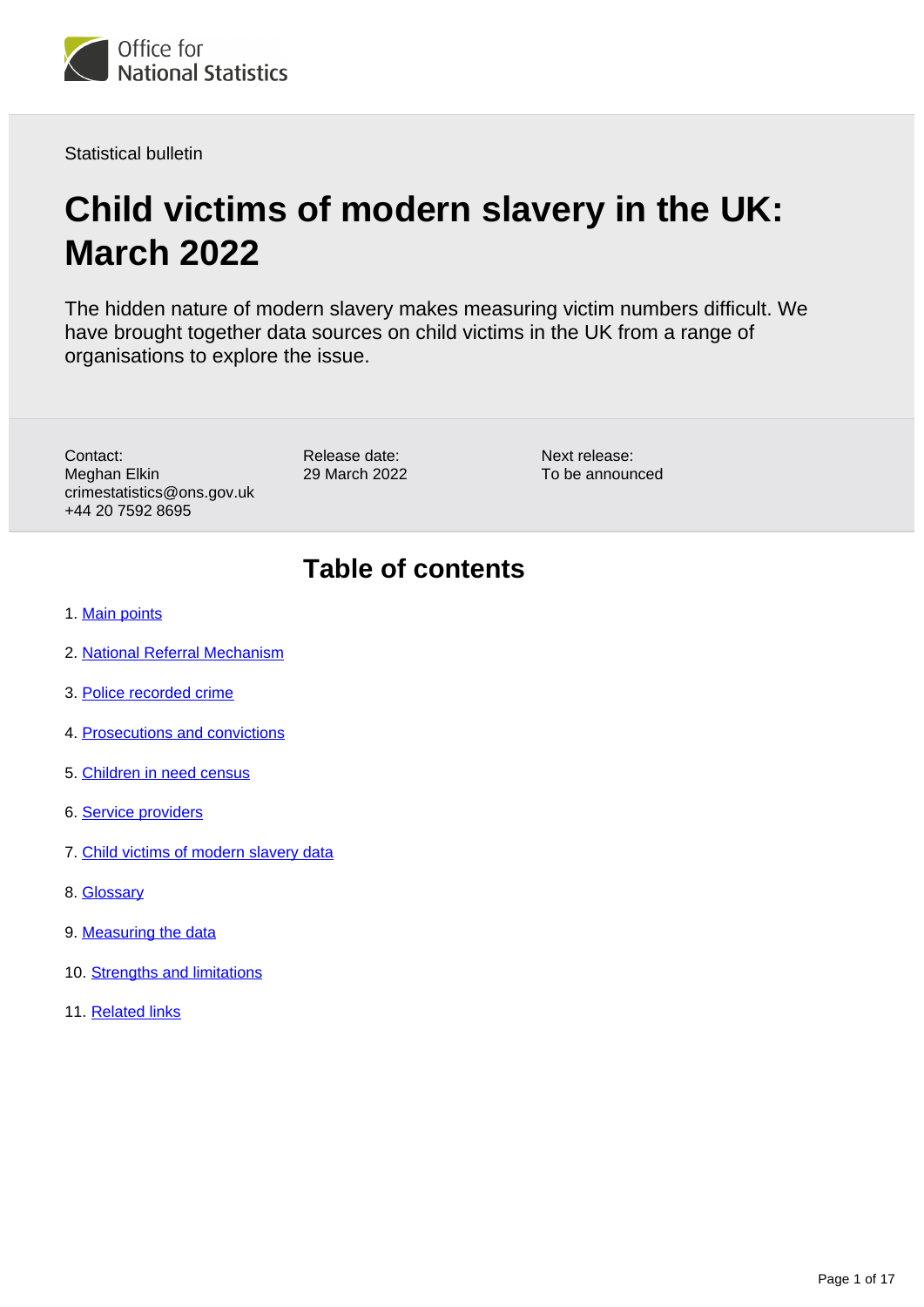# <span id="page-1-0"></span>**1 . Main points**

Warning: This release contains themes that some may find distressing

Modern slavery is an umbrella term for all forms of slavery, human trafficking and exploitation. It is a hidden crime with victims often unable to come forward due to fear or shame, or because they are unable to leave their situation. Consequently, reporting is partial and quantifying the number of victims is challenging.

It's on your doorstep. You just don't see it.

- male victim of criminal exploitation, aged 16 years

There is no one data source that accurately quantifies the number of child victims in the UK. The National Referral Mechanism (NRM) currently provides the best measure of potential victims, although is known to be an undercount. Data for the UK NRM for the year ending December 2021 shows:

- an increase of 9% in the number of potential child victims referred compared with the previous year (from 5,028 to 5,468)
- of those referred, more than 9 in 10 (91%) received a positive reasonable grounds decision (RGD), meaning they were assessed as reasonably likely to be victims
- almost four-fifths (79%) of positive RGDs were for boys; this proportion has increased rapidly since the year ending March 2015
- boys who received a positive RGD were most likely to have been criminally exploited (62%) while girls were most likely to have been sexually exploited (42%)
- over four-fifths (82%) of children who received a positive RGD were aged 15 to 17 years

Changes in police recording practices and the coronavirus (COVID-19) pandemic have likely affected the number of child victims identified in recent years. Alongside data from the NRM, other data sources show:

- an increase of 27% (to 3,239) in the number of modern slavery offences involving a child victim recorded by the police in England and Wales in the year ending March 2021 compared with the previous year
- 16,830 episodes of need for child sexual exploitation and 2,710 for trafficking identified by the Department for Education's children in need census in the year ending March 2021, both representing a 10% decrease from the previous year; likely the result of a fall in referrals from schools during the pandemic
- a 43% decrease in the number of potential child victims reported to the Modern Slavery and Exploitation Helpline in the year ending December 2021 compared with the previous year

Between April 2016 and March 2021, the Crown Prosecution Service completed 185 modern slavery-related prosecutions involving a child victim in England and Wales – with a 51% conviction rate.

The statistics in this release are used by the UK for the reporting and monitoring of indicators 8.7.1 and 16.2.2 of the [UN's Sustainable Development Goals.](https://www.un.org/sustainabledevelopment/sustainable-development-goals/) Information on how we sourced the most suitable data source for these indicators see can be found in [Sourcing data on child victims of modern slavery, UK: progress report](https://www.ons.gov.uk/peoplepopulationandcommunity/crimeandjustice/articles/sourcingdataonchildvictimsofmodernslaveryukprogressreport/2022-03-29).

## **Finding help**

If you or someone you know is being or has been exploited or you are unsure if someone is in need of help, assistance and advice is available.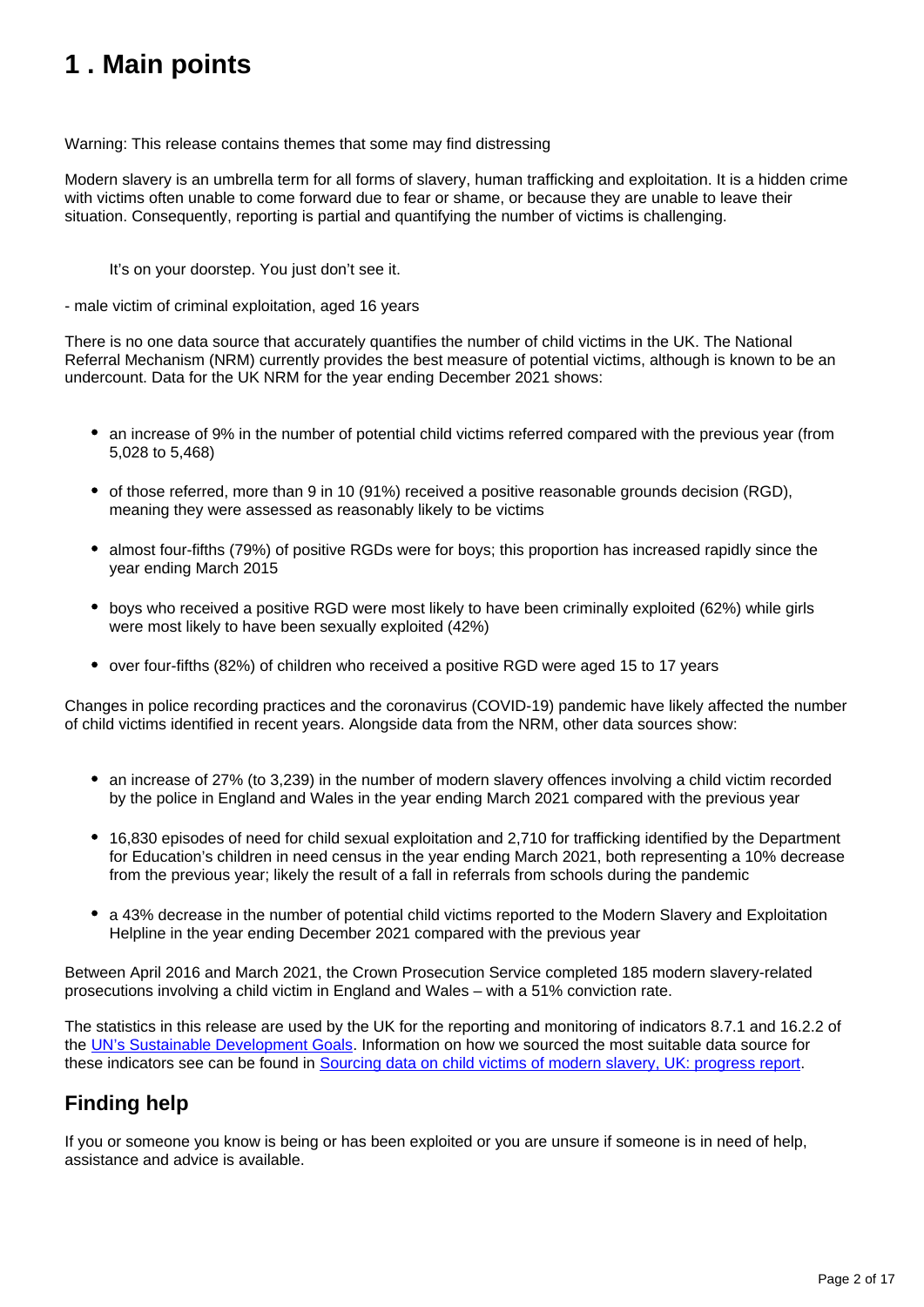- For life-threatening emergencies, call 999, or for non-emergencies, call 101 for the police.
- The [Modern Slavery and Exploitation Helpline](https://www.modernslaveryhelpline.org/) can be called on +44 8000 121700 or contacted via an [online form](https://www.modernslaveryhelpline.org/report).
- The [National Society for the Prevention of Cruelty to Children \(NSPCC\)](https://www.nspcc.org.uk/) can be called on +44 8088 005000 or emailed at [help@nspcc.org.uk](mailto:help@nspcc.org.uk).
- [Victim Support](http://www.victimsupport.org.uk/) can be called on +44 8081 689111 or contacted via an [online form.](https://www.victimsupport.org.uk/help-and-support/get-help/request-support)
- [Crimestoppers](https://crimestoppers-uk.org/) can be called on +44 8005 55111 or contacted via an [online form](https://crimestoppers-uk.org/give-information/forms/pre-form).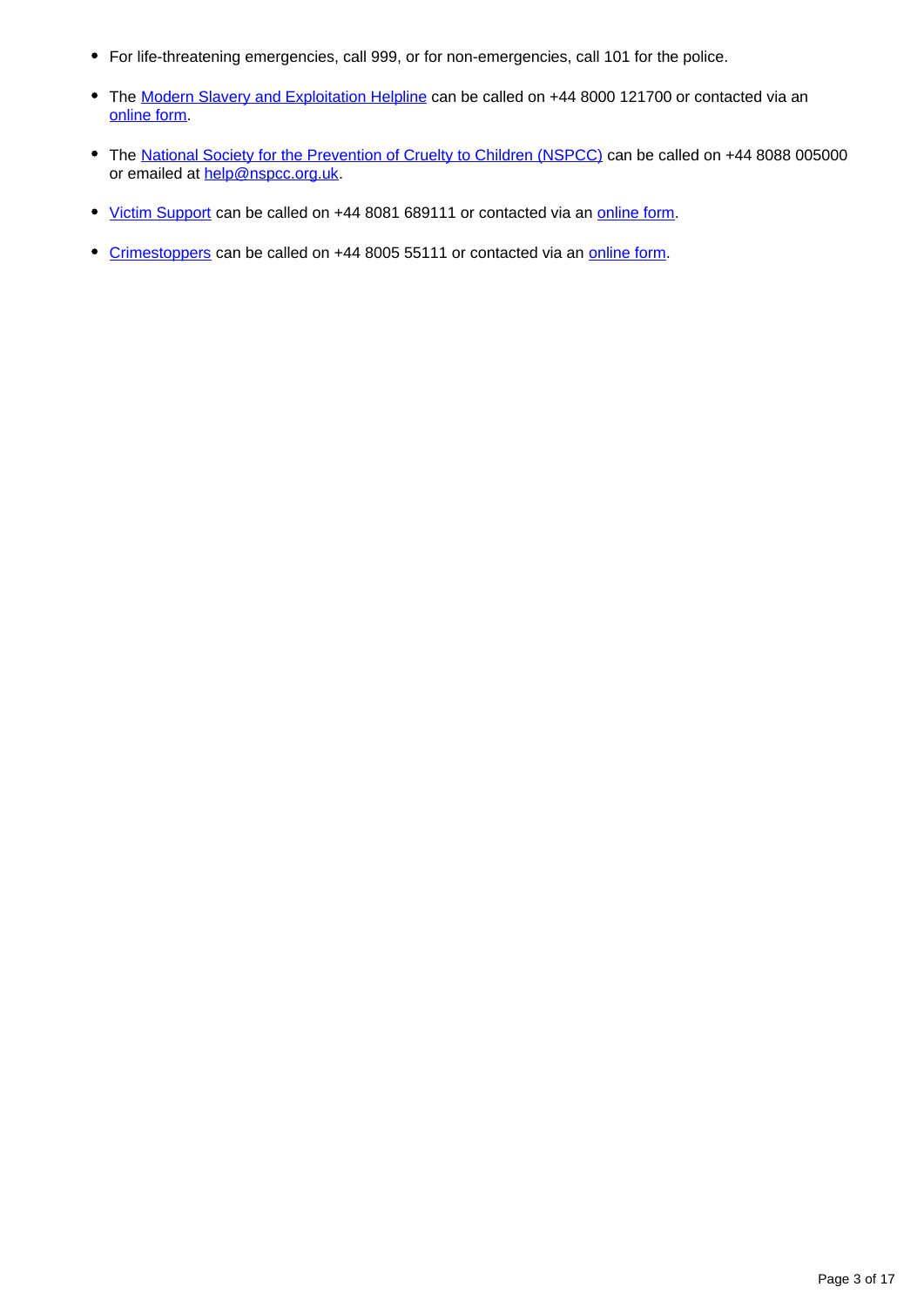# <span id="page-3-0"></span>**2 . National Referral Mechanism**

The [National Referral Mechanism \(NRM\)](https://www.gov.uk/government/publications/human-trafficking-victims-referral-and-assessment-forms/guidance-on-the-national-referral-mechanism-for-potential-adult-victims-of-modern-slavery-england-and-wales) was introduced in 2009 as a framework for identifying, referring and supporting victims of modern slavery and human trafficking in the UK.

Following a referral into the NRM by staff at designated first responder organisations, a reasonable grounds decision (RGD) is made about "potential victims" to assess whether they are thought to be victims of modern slavery.

Since April 2009, 24,675 potential child victims of modern slavery (under the age of 18 years at the time of exploitation) have been referred to the NRM [\(Dataset Table 1](https://www.ons.gov.uk/peoplepopulationandcommunity/crimeandjustice/datasets/childvictimsofmodernslaveryintheuk)).

In the year ending December 2021, the number of referrals of children to the NRM increased by 9% compared with the previous year (from 5,028 to 5,468), continuing an upward trend over time (Figure 1). The majority of these referrals (60%) were of UK nationals ([Dataset Table 4](https://www.ons.gov.uk/peoplepopulationandcommunity/crimeandjustice/datasets/childvictimsofmodernslaveryintheuk)).

Trends in the data may not reflect underlying changes in prevalence and may be related to changes in awareness and identification of potential child victims.

### **Figure 1: National Referral Mechanism (NRM) referrals and positive reasonable grounds decisions continue to increase over time**

**'Number of referrals to the NRM and positive referral grounds decisions (RGDs) of children, UK, year ending December 2009 to year ending December 2021**

## Figure 1: National Referral Mechanism (NRM) referrals and positive reasonable grounds decisions continue to increase over time

'Number of referrals to the NRM and positive referral grounds decisions (RGDs) of children, UK, year ending December 2009 to year ending December 2021



#### **Source: Home Office – National Referral Mechanism**

Of children who received a positive RGD (assessed as reasonably likely to be a victim of modern slavery) in the year ending December 2021: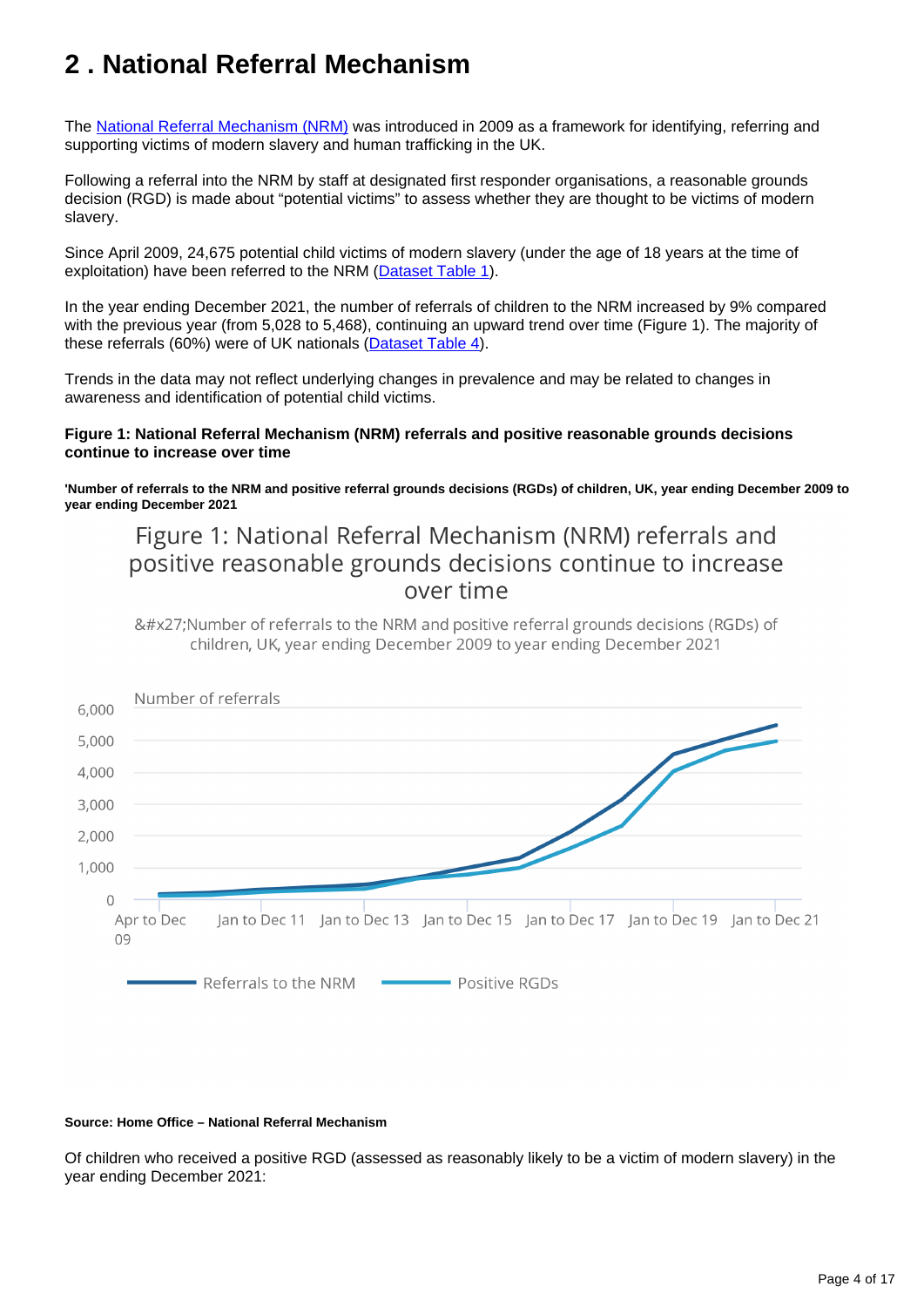- almost four in five (79%) were boys and one in five (21%) were girls [\(Dataset Table 7\)](https://www.ons.gov.uk/peoplepopulationandcommunity/crimeandjustice/datasets/childvictimsofmodernslaveryintheuk)
- more than four in five (82%) were aged 15 to 17 years ([Dataset Table 8](https://www.ons.gov.uk/peoplepopulationandcommunity/crimeandjustice/datasets/childvictimsofmodernslaveryintheuk))
- boys were most likely to have experienced criminal exploitation (62%) and girls' sexual exploitation (42%; Figure 2)

Find out more about definitions of criminal exploitation and sexual exploitation in A typology of modern slavery [offences in the UK gov.uk research.](https://www.gov.uk/government/publications/a-typology-of-modern-slavery-offences-in-the-uk)

They had loads of money and nice cars. They gave me stuff, gave me money - a lot of money for a 13-year-old kid. They made me feel like I belonged.

- male victim of criminal exploitation aged 16 years

### **Figure 2: Exploitation-type varied by sex**

**Percentage of children who received a positive reasonable grounds decision (RGD), by sex and type of exploitation, UK, year ending December 2021**

### Figure 2: Exploitation-type varied by sex

Percentage of children who received a positive reasonable grounds decision (RGD), by sex and type of exploitation, UK, year ending December 2021



#### **Source: Home Office – National Referral Mechanism**

#### **Notes:**

1. Percentages do not sum to 100%, as cases where the exploitation type was "unknown or not specified" or "organ harvesting" have not been included within the chart. See [Dataset Table 9](https://www.ons.gov.uk/peoplepopulationandcommunity/crimeandjustice/datasets/childvictimsofmodernslaveryintheuk) for this information.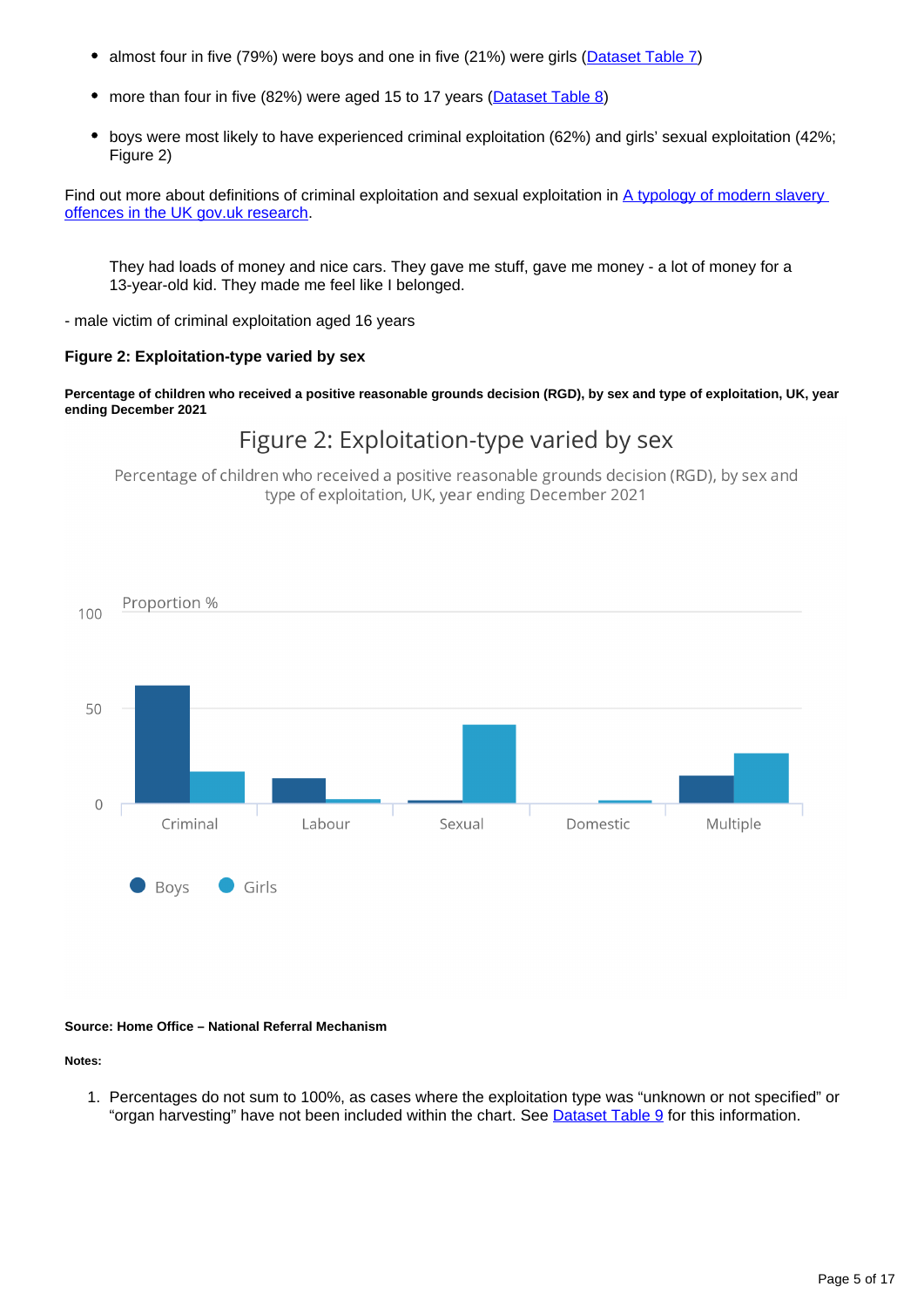# <span id="page-5-0"></span>**3 . Police recorded crime**

Police recorded crime (PRC) data demonstrates how modern slavery offences are being reported and recorded by the police following the introduction of modern slavery acts across the UK in 2015. Data on modern slavery cases that come to the attention of the police only provide a partial picture as many cases remain unreported. Changes in police recording practices and the coronavirus (COVID-19) pandemic have likely affected the number of child victims identified in recent years.

I will get my head kicked in if I am seen talking to anyone.

- female victim of sexual exploitation aged 14 years

Data from England and Wales, Scotland, and Northern Ireland cannot be combined to calculate the total number of offences in the UK, because they use different recording processes and offence codes.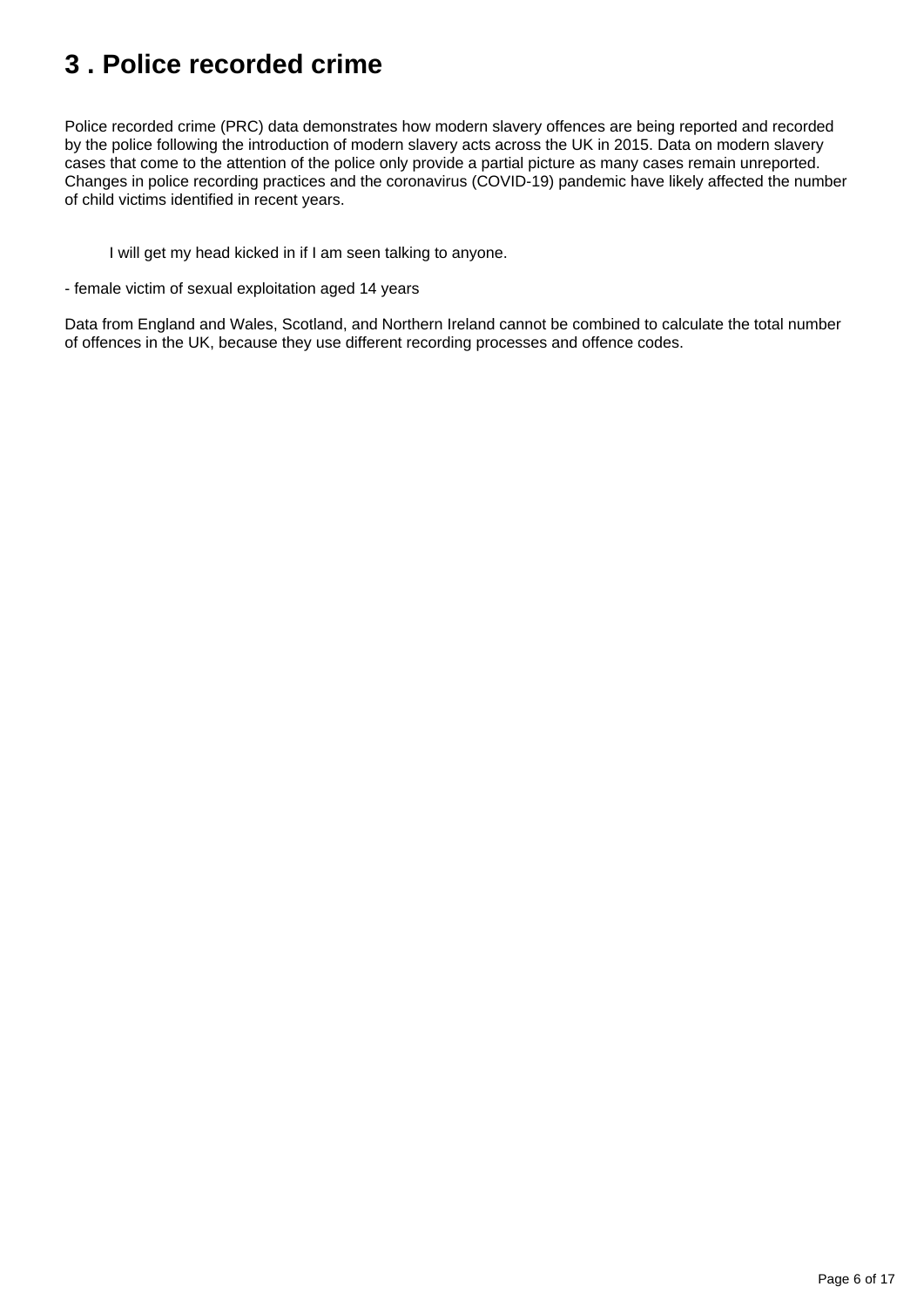## **England and Wales**

In the year ending March 2021, police recorded modern slavery offences involving a child increased by 27% to 3,239, continuing the upwards trend seen in recent years ([Dataset Table 12\)](https://www.ons.gov.uk/peoplepopulationandcommunity/crimeandjustice/datasets/childvictimsofmodernslaveryintheuk). The majority of offences were for "forced or compulsory labour" (64%; [Dataset Table 12](https://www.ons.gov.uk/peoplepopulationandcommunity/crimeandjustice/datasets/childvictimsofmodernslaveryintheuk)).

The proportion of offences involving boys has increased over time (Figure 3), accounting for four-fifths of recorded offences in the year ending March 2021. This may be because of the steep increase seen in "forced or compulsory labour" offences, where boys are typically victimised.

### **Figure 3: Number of boys victimised increased more rapidly than girls**

**Number of police recorded modern slavery offences where victim was aged under 18 years, by sex, England and Wales, year ending March 2017 to year ending March 2021**

## Figure 3: Number of boys victimised increased more rapidly than girls

Number of police recorded modern slavery offences where victim was aged under 18 years, by sex, England and Wales, year ending March 2017 to year ending March 2021



#### **Source: Home Office Data Hub – Police recorded crime**

#### **Notes:**

1. Figures are based on 40 police forces that supplied data, where both sex and age of victim were recorded. Kent, Greater Manchester, Staffordshire and Wiltshire police forces were unable to supply data.

### **Scotland**

In the year ending March 2021, Police Scotland recorded 85 modern slavery offences where the victim was aged under 18 years; a 44% decrease from the previous year ([Dataset Table 15\)](https://www.ons.gov.uk/peoplepopulationandcommunity/crimeandjustice/datasets/childvictimsofmodernslaveryintheuk). In the five years between April 2016 and March 2021, around two-thirds (68%) of modern slavery offences involving children had a male victim.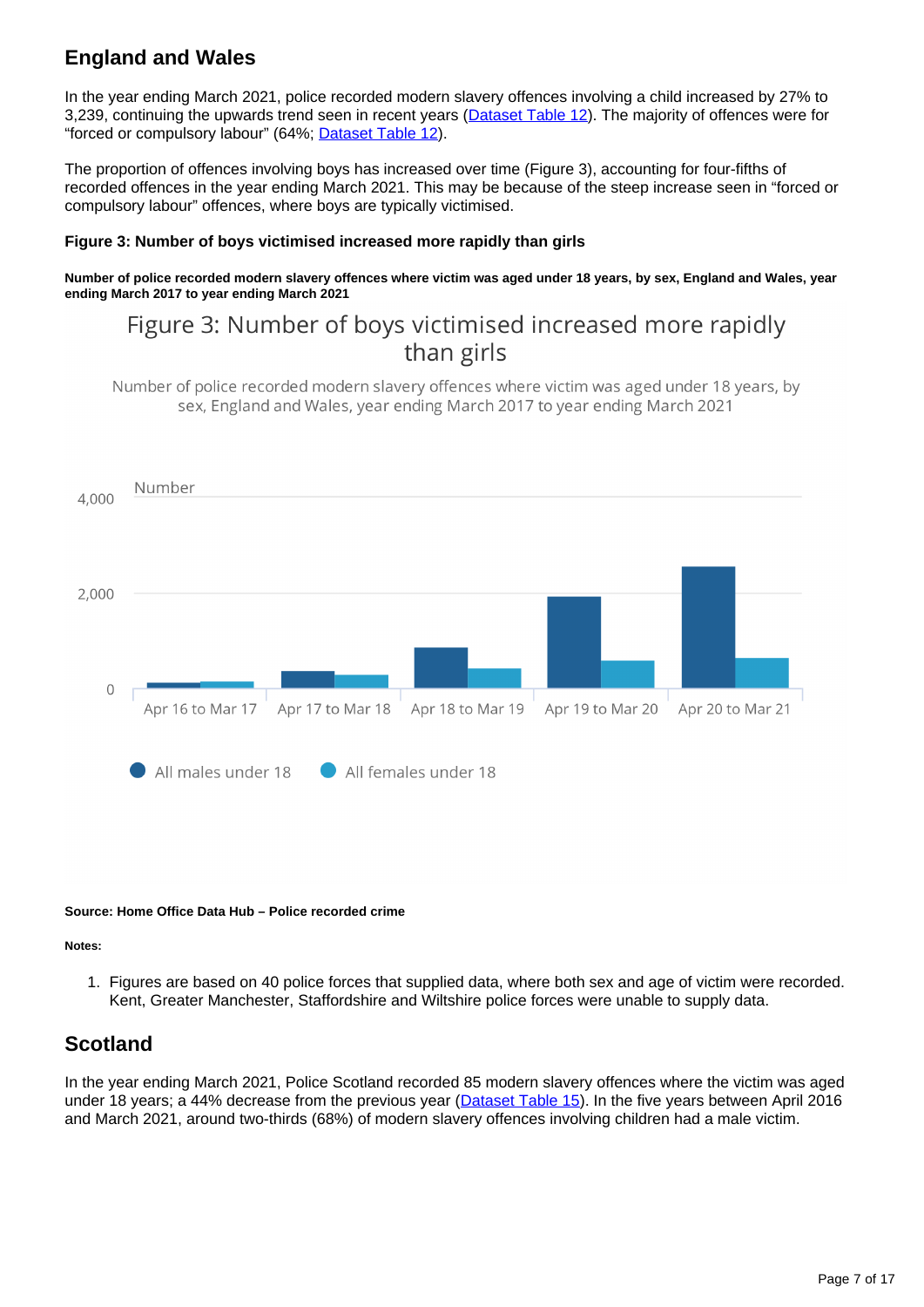### **Northern Ireland**

Between April 2016 and March 2021, the Police Service of Northern Ireland recorded 25 modern slavery offences where the victim was aged under 18 years at the time of the offence. The majority of victims (72%) were girls ( [Dataset Table 16\)](https://www.ons.gov.uk/peoplepopulationandcommunity/crimeandjustice/datasets/childvictimsofmodernslaveryintheuk).

## <span id="page-7-0"></span>**4 . Prosecutions and convictions**

Modern slavery cases are among the most challenging and complex to investigate and prosecute. The hidden nature of this crime reduces the available evidence to make a charging decision. This is compounded by the level of control and coercion from perpetrators.

I was scared he would come after me if I tried to leave.

- female victim of sexual and criminal exploitation aged 14 years

In England and Wales, between April 2016 and March 2021, 185 prosecutions were completed for cases flagged as modern slavery in which the victim was a child. Of these cases, 95 resulted in a conviction and 90 in nonconvictions ([Dataset Table 17\)](https://www.ons.gov.uk/peoplepopulationandcommunity/crimeandjustice/datasets/childvictimsofmodernslaveryintheuk). Non-convictions were mainly because of prosecutions being dropped.

In the five years ending December 2021, Scotland completed eight prosecutions for modern slavery offences involving a child, and Northern Ireland completed one. However, none resulted in a conviction.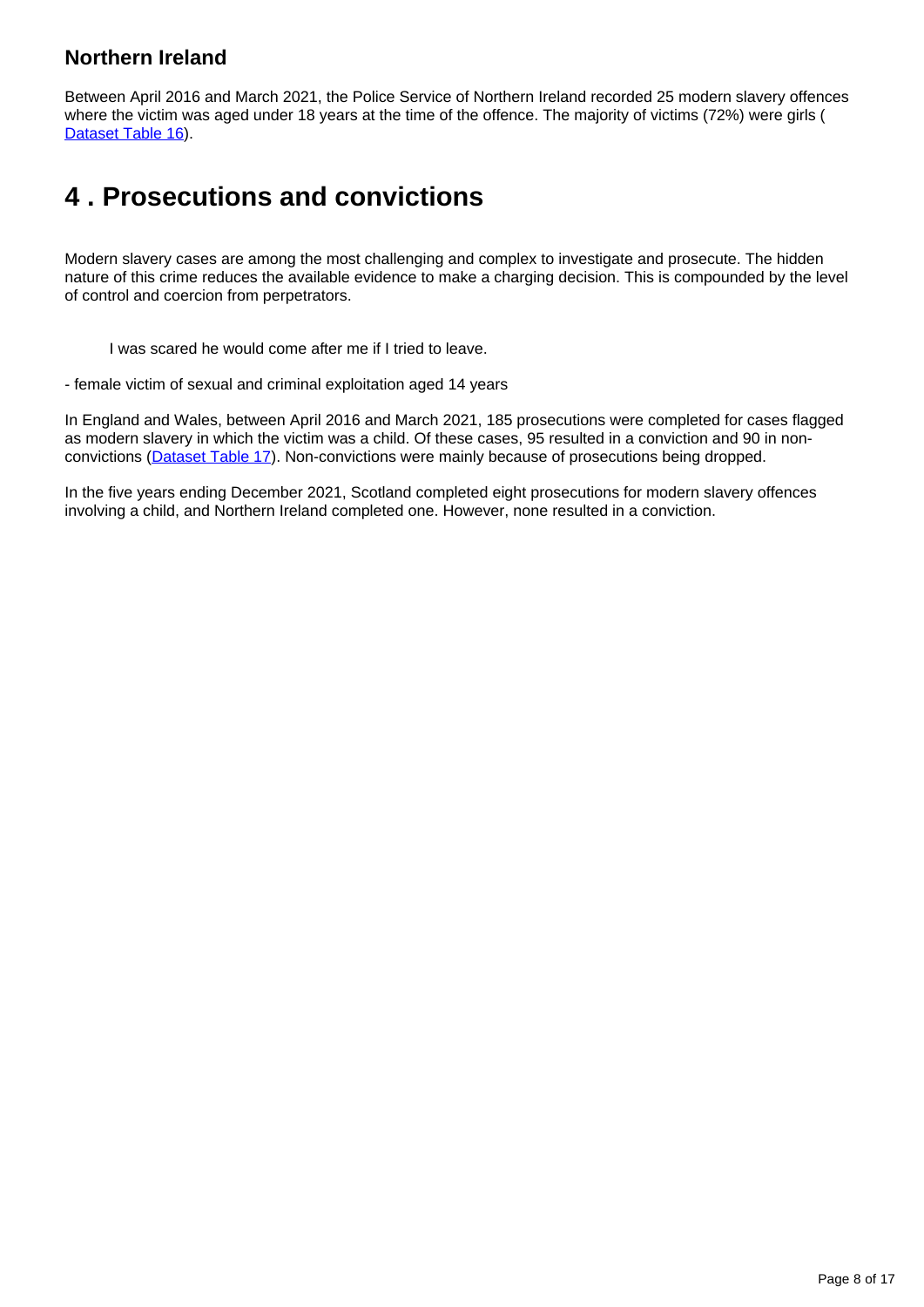# <span id="page-8-0"></span>**5 . Children in need census**

The children in need census (CIN) is an annual statutory census that collects data on children who are referred to local authority social care services in England. A child begins an "episode of need" when they are referred to children's social care services. Local authorities then undertake an assessment of the child's needs to determine which services to provide.

In the year ending March 2021, a total of 496,030 episodes of need had a factor identified at the end of an assessment ([Dataset Table 20\)](https://www.ons.gov.uk/peoplepopulationandcommunity/crimeandjustice/datasets/childvictimsofmodernslaveryintheuk). Of these, 16,830 identified the child sexual exploitation (CSE) factor, 2,710 identified the trafficking factor, and 1,950 identified the abuse linked to faith or belief factor (which includes domestic slavery and sexual exploitation). The number of episodes for CSE and trafficking each reflect a 10% decrease compared with the previous year.

The CSE factor was identified in more episodes of need for girls (11,230) than boys (5,490) – a pattern consistent over time ([Dataset Table 20](https://www.ons.gov.uk/peoplepopulationandcommunity/crimeandjustice/datasets/childvictimsofmodernslaveryintheuk)). This is illustrated in Figure 4. CSE accounted for 5% of all factors for girls, compared with 2% for boys.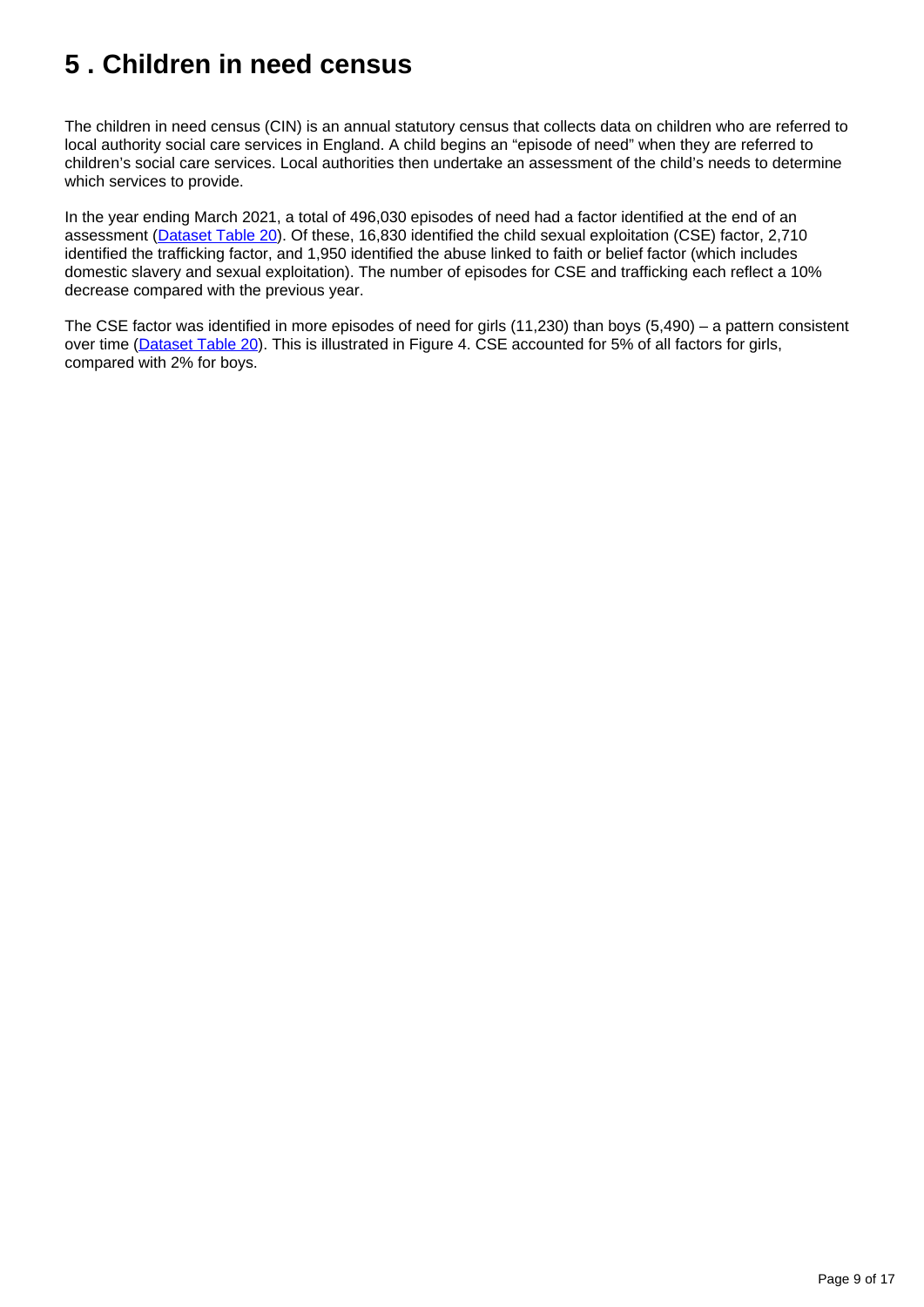### **Figure 4: More girls had the child sexual exploitation factor flagged**

**Number of episodes of need with factors identified at the end of assessment, by factor and sex, England, year ending March 2021**

## Figure 4: More girls had the child sexual exploitation factor flagged

Number of episodes of need with factors identified at the end of assessment, by factor and sex, England, year ending March 2021



#### **Source: Department for Education – Children in need census**

#### **Notes:**

- 1. A child may have more than one episode of need during a year and therefore may be counted more than once in these figures.
- 2. An individual factor is counted only once against each episode of need.

Men took me, they did whatever they wanted to me. I just cried every night. If my parents ever found out, they'd kill me.

- female aged 16 years who was sexually exploited

In the year ending March 2021, children aged 10 to 15 years had the highest number of episodes of need with the CSE factor and abuse linked to faith factors (8,090 and 660 respectively). Children aged 16 years and over had the highest number of episodes of need with a trafficking factor identified (1,320; [Dataset Table 21](https://www.ons.gov.uk/peoplepopulationandcommunity/crimeandjustice/datasets/childvictimsofmodernslaveryintheuk)).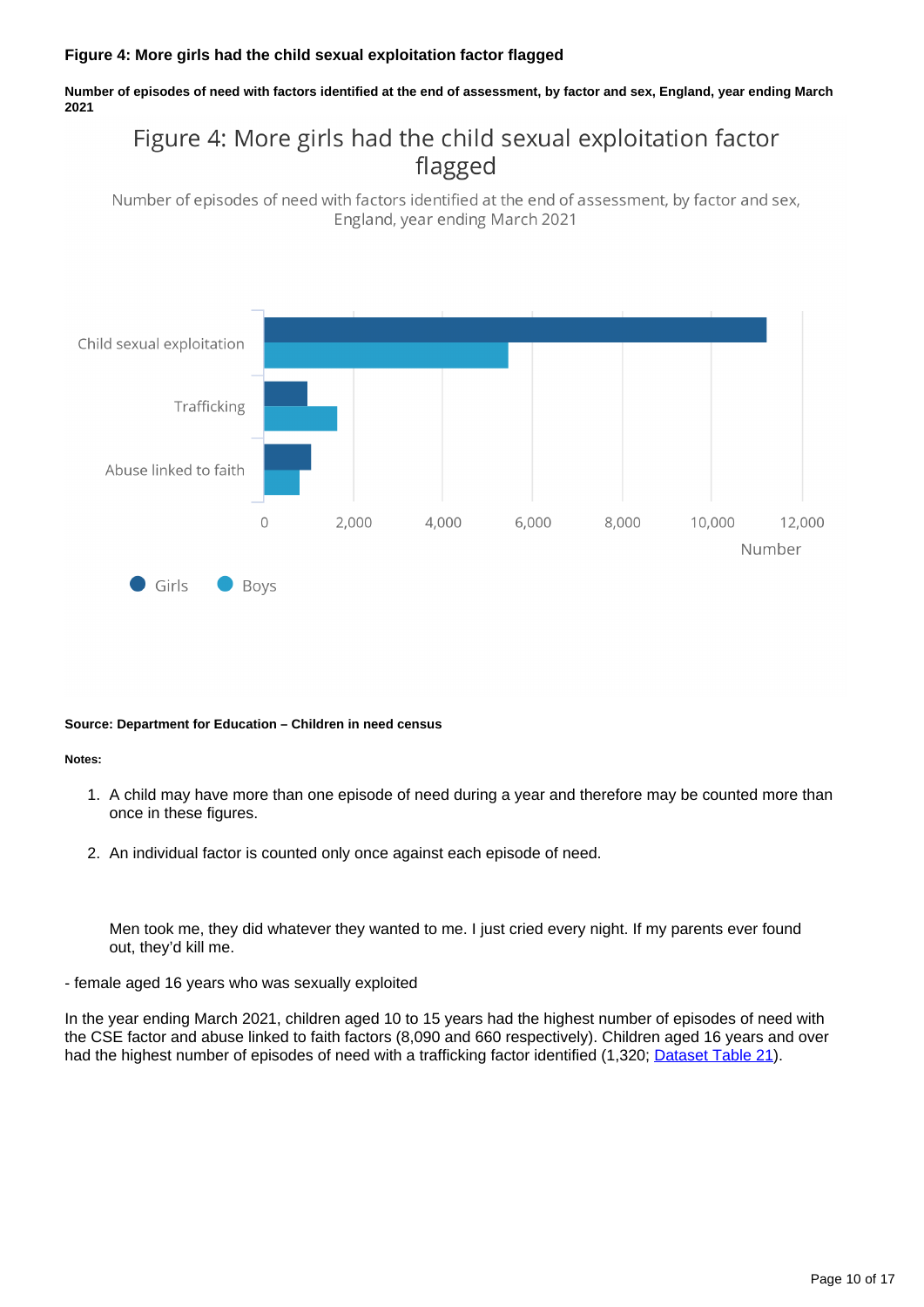# <span id="page-10-0"></span>**6 . Service providers**

Data from charities help to indicate the number of victims seeking or accepting support, and subsequently the workload of the organisations, which may have been affected by the coronavirus (covid-19) pandemic. While such data provide insight into those victims receiving support, many are dependent on receiving cases from the National Referral Mechanism (NRM). They are therefore unlikely to highlight new victims of modern slavery.

We can only tackle it if we have successfully identified it in the first place, and this is why the data is so vital.

- Sarah Parker, Catch22 Missing and Child Exploitation Services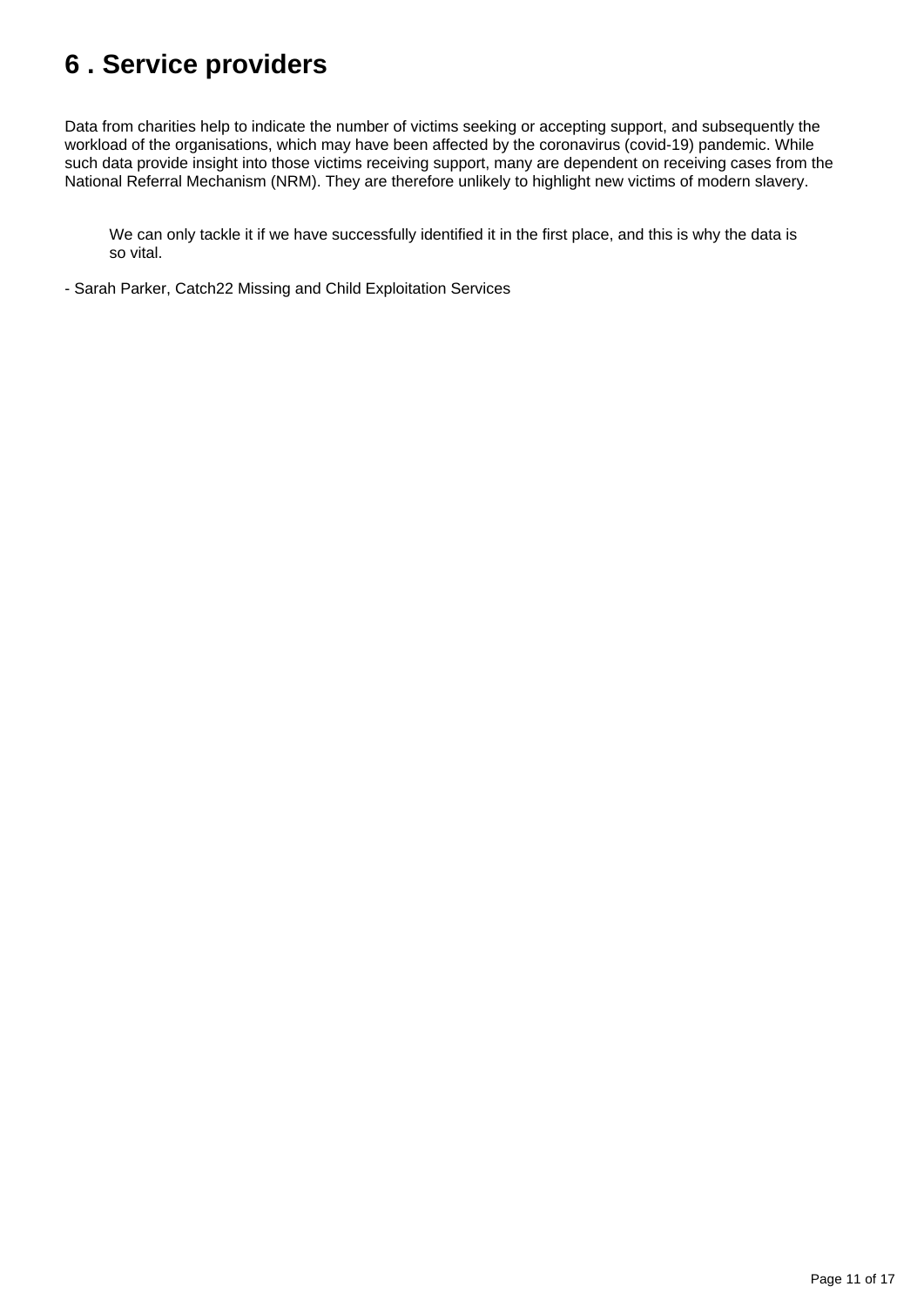### **The Modern Slavery and Exploitation Helpline**

The UK's [Modern Slavery and Exploitation Helpline](https://www.modernslaveryhelpline.org/) is independently operated by the [anti-slavery charity, Unseen](https://www.unseenuk.org/). Unseen gathers information from the calls and reports they receive through the helpline to build a picture of modern slavery in the UK and internationally.

In the year ending December 2021, the Modern Slavery and Exploitation Helpline indicated that there were 194 potential child victims (aged 17 years or under) of modern slavery from calls, webforms and app entries. This is a 43% decrease from the previous year (340; [Dataset Table 22\)](https://www.ons.gov.uk/peoplepopulationandcommunity/crimeandjustice/datasets/childvictimsofmodernslaveryintheuk). Prior to this, the number of potential child victims indicated through the helpline year-on-year had remained stable.

Of the 194 potential child victims of modern slavery indicated in the latest year, 61 were girls, 57 were boys, and the sex was unknown for the remining 76. This reflects the difficulty of collecting complete or accurate information from witness reports, particularly for such a hidden crime.

Between January 2017 and December 2021, 37% of potential child victims of modern slavery indicated through the helpline had experienced labour exploitation and 27% had experienced sexual exploitation [\(Dataset Table 23\)](https://www.ons.gov.uk/peoplepopulationandcommunity/crimeandjustice/datasets/childvictimsofmodernslaveryintheuk). While the number for labour exploitation has gradually decreased over the previous five years, the number for sexual exploitation had been increasing from the year ending December 2018 until the year ending December 2021, when it dropped by 69% (Figure 5).

### **Figure 5: Child labour exploitation indicated by the helpline decreased over time**

**Number of potential child victims indicated from submissions to the Modern Slavery and Exploitation Helpline, by exploitation type, UK, year ending December 2017 to December 2021**

## Figure 5: Child labour exploitation indicated by the helpline decreased over time

Number of potential child victims indicated from submissions to the Modern Slavery and Exploitation Helpline, by exploitation type, UK, year ending December 2017 to December 2021



#### **Source: Unseen – Modern Slavery and Exploitation Helpline**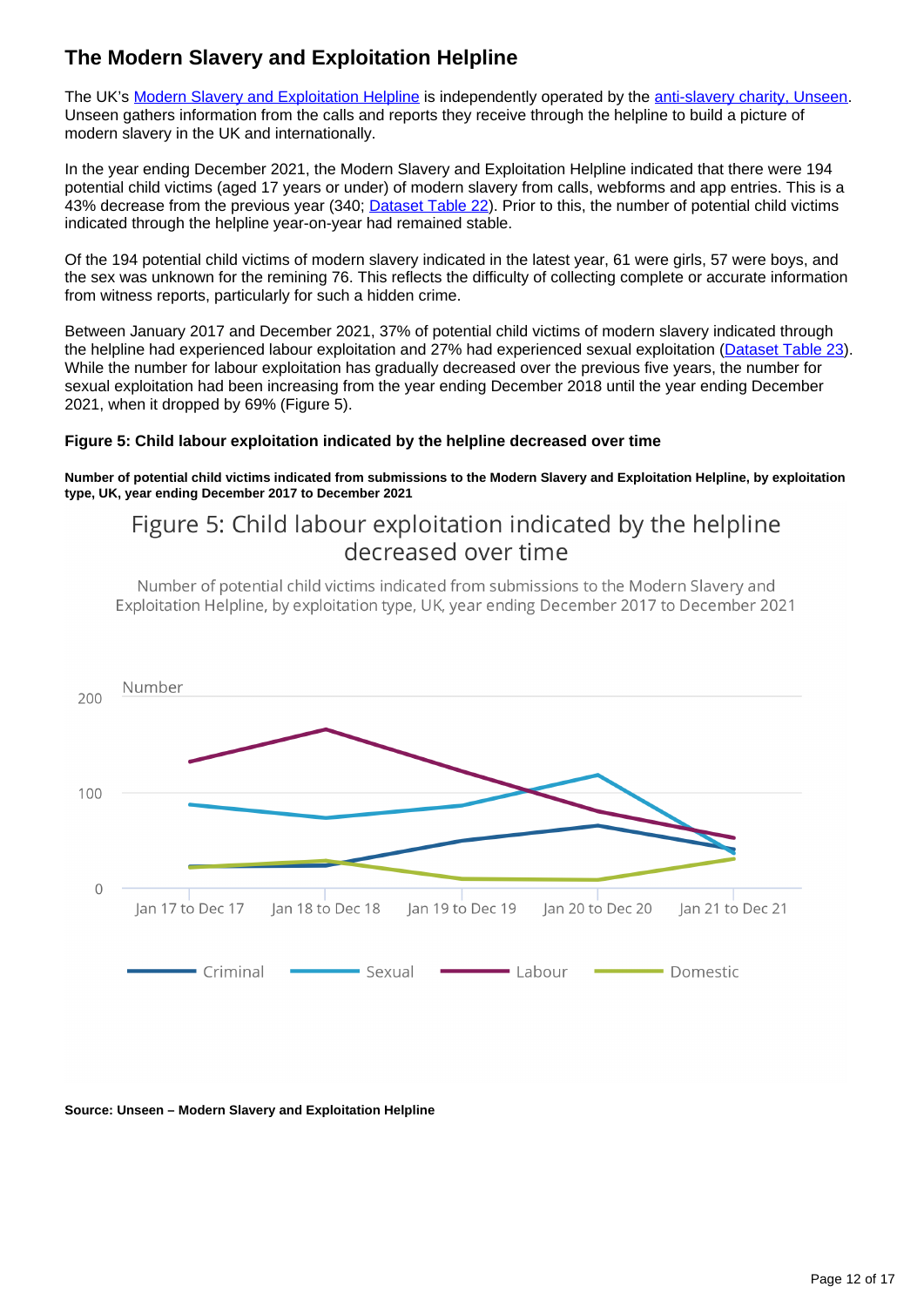## **Independent Child Trafficking Guardians**

The Independent Child Trafficking Guardians (ICTGs) service is run by [Barnardos](https://www.barnardos.org.uk/) and sponsored by the Home Office. It supports trafficked children to navigate criminal justice, immigration, and social care systems.

In the year ending December 2020, there were 27% more referrals than the previous year (555 compared with 437; [Dataset Table 24](https://www.ons.gov.uk/peoplepopulationandcommunity/crimeandjustice/datasets/childvictimsofmodernslaveryintheuk)). Data on demographics and exploitation type are presented for October 2018 to December 2019. Within this time frame, 379 boys and 134 girls were referred to ICTGs [\(Dataset Table 25\)](https://www.ons.gov.uk/peoplepopulationandcommunity/crimeandjustice/datasets/childvictimsofmodernslaveryintheuk), with a higher number of boys criminally exploited than girls (216 compared with 17; [Dataset Table 26\)](https://www.ons.gov.uk/peoplepopulationandcommunity/crimeandjustice/datasets/childvictimsofmodernslaveryintheuk).

### **Catch22**

[Catch22](https://www.catch-22.org.uk/) is a non-profit organisation that supports young people at risk of trafficking and exploitation through its Missing and Child Exploitation Services. This involves sharing intelligence with police, children's services, and Local Safeguarding Children Partnerships.

Of providers within the service who were able to provide data in the year ending March 2021, Catch22 flagged 157 children at high risk of trafficking and exploitation across England [\(Dataset Table 28](https://www.ons.gov.uk/peoplepopulationandcommunity/crimeandjustice/datasets/childvictimsofmodernslaveryintheuk)).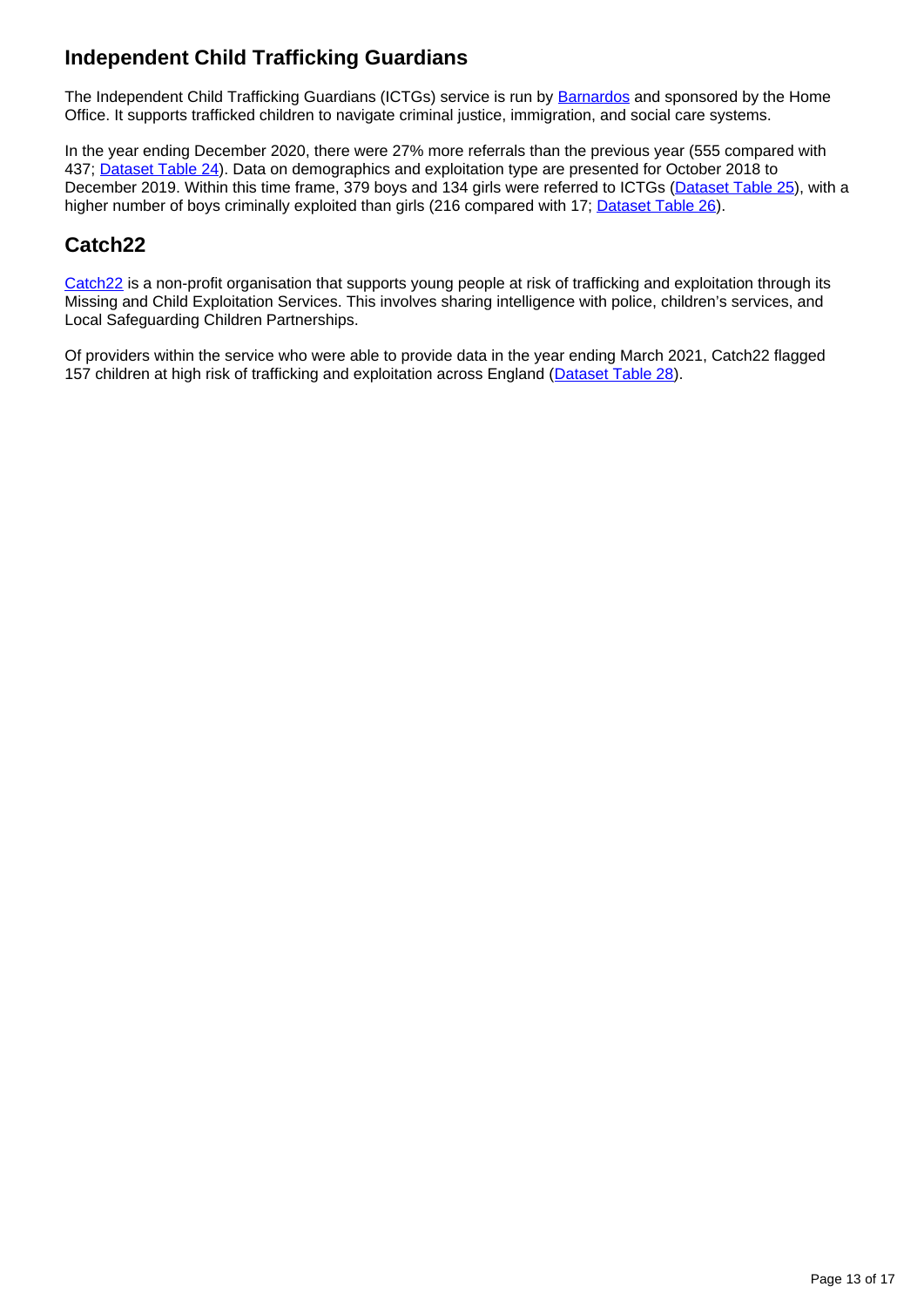## **Scottish Guardianship Service**

The Scottish Guardianship Service, run by [Aberlour,](https://www.aberlour.org.uk/) supports unaccompanied asylum-seeking and trafficked children who arrive in Scotland alone (without parents), through immigration and welfare processes. If a trafficked child is referred to the National Referral Mechanism (NRM), the Scottish Guardianship Service may provide supporting information as part of this process.

Between January 2019 and February 2022, the Scottish Guardianship Service submitted 147 trafficking-flagged cases of children to the NRM. Labour exploitation and cannabis cultivation (a type of criminal exploitation) accounted for 36% of referrals each (Figure 6).

### **Figure 6: Most referrals were for child labour exploitation or cannabis cultivation**

**Proportion of Scottish Guardianship Service cases that identified a trafficking indicator and were referred to the National Referral Mechanism (NRM), by type of exploitation, Scotland, January 2019 to February 2022**

## Figure 6: Most referrals were for child labour exploitation or cannabis cultivation

Proportion of Scottish Guardianship Service cases that identified a trafficking indicator and were referred to the National Referral Mechanism (NRM), by type of exploitation, Scotland, January 2019 to February 2022



#### **Source: Aberlour – Scottish Guardianship Service**

**Notes:**

1. ''Intent to exploit" are cases where a child has been trafficked with intent to exploit, however the child has either escaped or has been rescued before the exploitation could occur.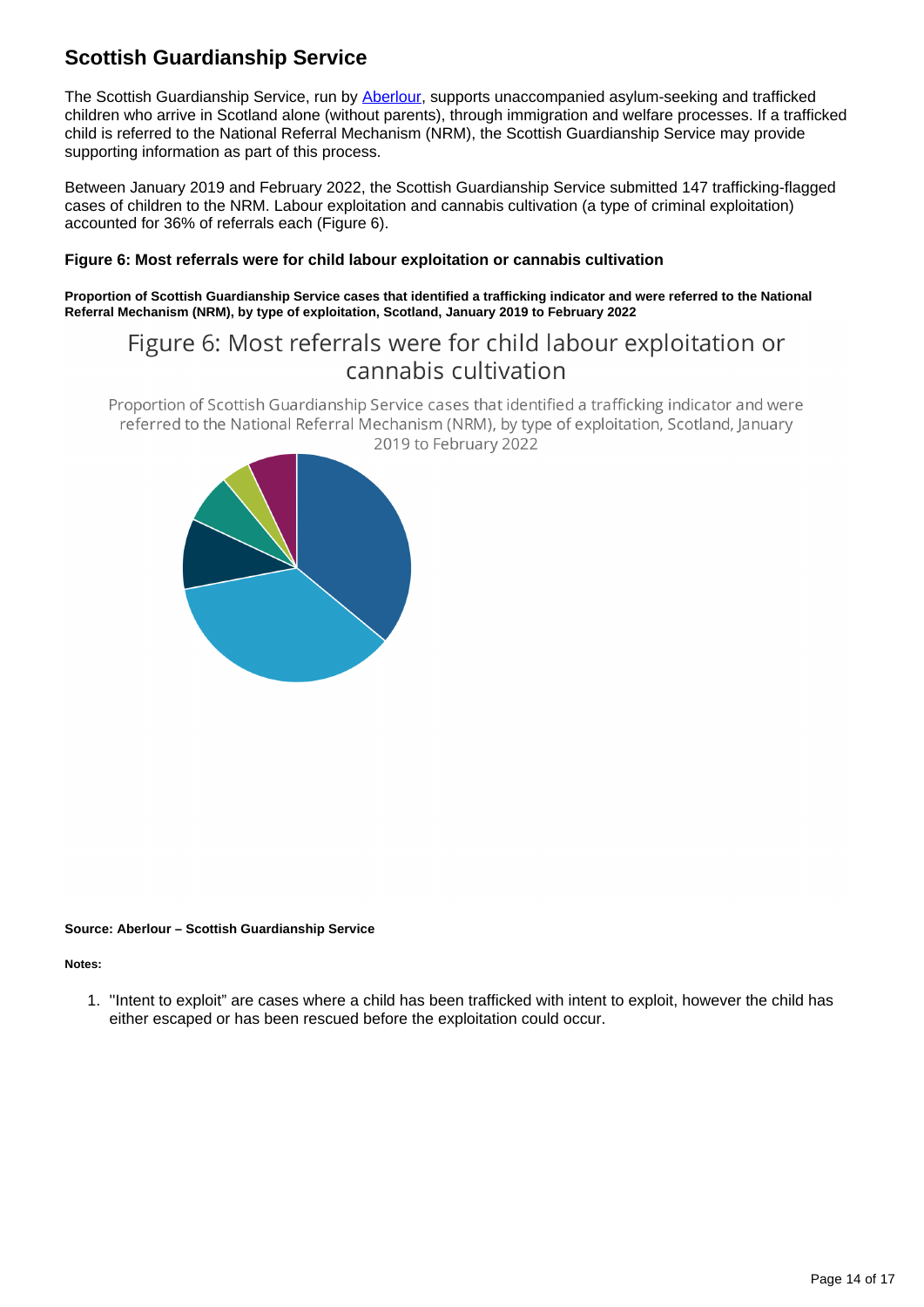# <span id="page-14-0"></span>**7 . Child victims of modern slavery data**

[Child victims of modern slavery in the UK](https://www.ons.gov.uk/peoplepopulationandcommunity/crimeandjustice/datasets/childvictimsofmodernslaveryintheuk) Dataset | Released 29 March 2022 A range of available data from various organisations relating to child victims of modern slavery.

## <span id="page-14-1"></span>**8 . Glossary**

### **Conviction**

Cases where the defendant was convicted following a prosecution, including:

- conviction after trial: cases in which the defendant pleaded not guilty, but was convicted after the evidence was heard
- guilty plea: where the defendant pleaded guilty
- proof in absence: cases comprising of lesser offences, which were heard by the court in the absence of the defendant

### **Modern slavery**

An umbrella term that is used in England and Wales to refer to crimes of human trafficking, slavery, servitude and forced or compulsory labour. It is considered to be the equivalent of the legal definitions of Human Trafficking and Exploitation in Scotland and Northern Ireland.

### **Potential victim**

The term "potential victim" is given to an individual, following referral into the National Referral Mechanism, and prior to a reasonable grounds decision being made.

### **Prosecution**

All cases where the defendant(s) were charged, summonsed in court, or charged by way of a postal requisition during the period. This includes those proceeding to a trial or guilty plea, those discontinued, and those which could not proceed.

### **Reasonable grounds decision**

A reasonable grounds decision in the National Referral Mechanism process assesses whether there are "reasonable grounds" to believe that the person is a victim of modern slavery.

## <span id="page-14-2"></span>**9 . Measuring the data**

This release brings together data on child victims of modern slavery from a range of different organisations. Although the data sources do not provide a measure of prevalence, bringing them together provides a better understanding of the nature of this crime in the UK.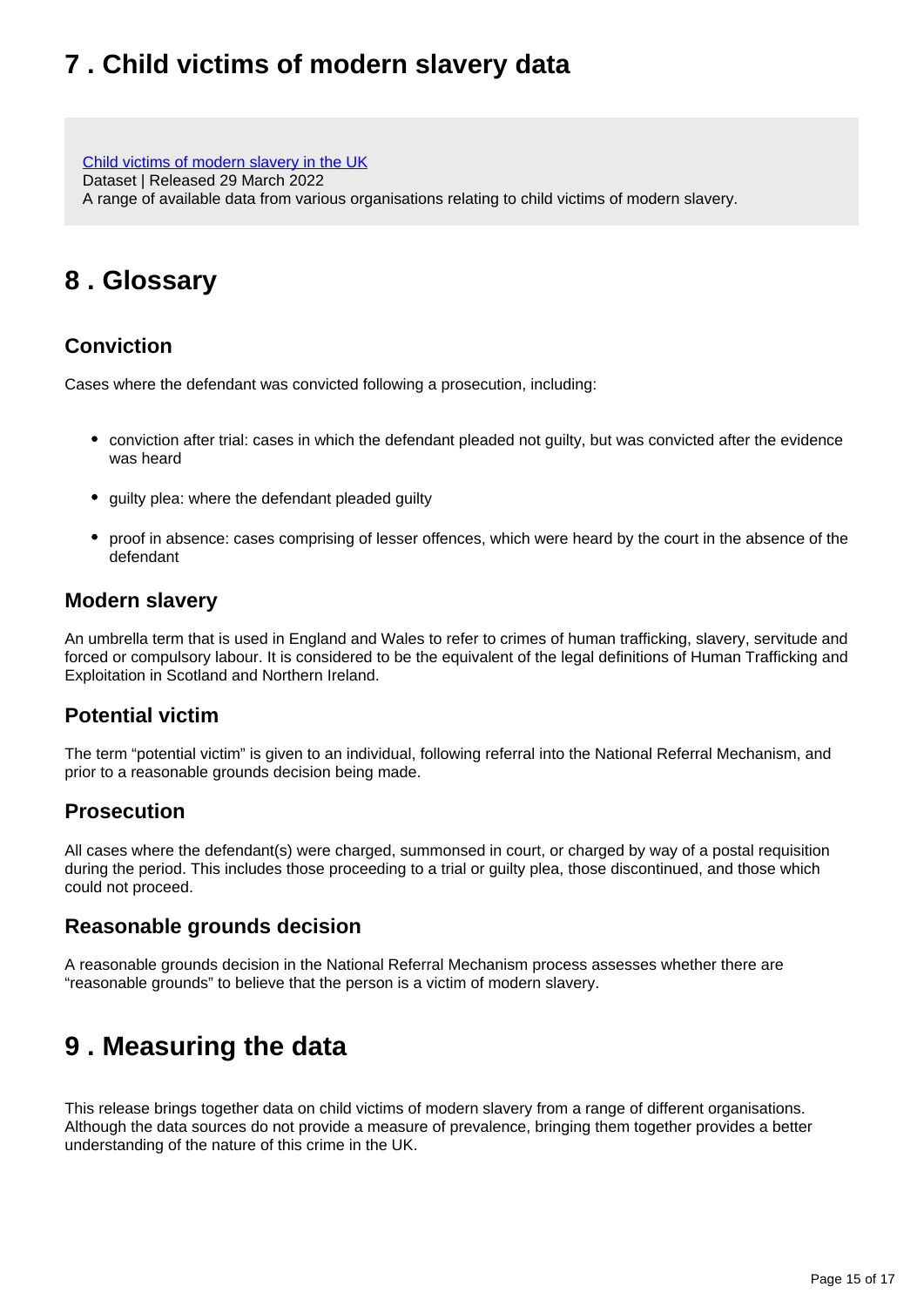### **National Referral Mechanism**

As modern slavery is often a hidden crime, many cases will go unreported and therefore National Referral Mechanism (NRM) data will always be an undercount of the true number of victims. However, the NRM provides a good measure of the level of awareness of modern slavery from first responder organisations (via data on referrals), as well as the number of potential victims who receive a positive reasonable grounds decision.

### **Police recorded crime**

[Police recorded crime data from England and Wales](https://www.ons.gov.uk/peoplepopulationandcommunity/crimeandjustice/methodologies/userguidetocrimestatisticsforenglandandwales#police-recorded-crime) are supplied by the Home Office. They are responsible for the collation of recorded crime data supplied by the 43 territorial police forces of England and Wales, plus the British Transport Police. When recording child modern slavery offences, it is not always possible to record the age and sex of the victim. Figures are based on 40 police forces that supplied data, where both sex and age of victim were recorded. Kent, Greater Manchester, Staffordshire and Wiltshire police forces were unable to supply data.

Data from Scotland are supplied by the Scottish Government and are sourced from the Recorded Crime in [Scotland](https://www.gov.scot/publications/user-guide-recorded-crime-statistics-scotland/). The data presented in this release were obtained from referrals that Police Scotland received during the time-period through the NRM.

[Police recorded crime data for Northern Ireland \(PDF, 1,006.5KB\)](https://www.psni.police.uk/globalassets/inside-the-psni/our-statistics/police-recorded-crime-statistics/documents/crime-user-guide.pdf) are supplied by the Police Service Northern Ireland and are an aggregation of offences across the districts in Northern Ireland.

### **Crown Prosecution Service**

The Crown Prosecution Service (CPS) is the principal prosecuting authority in England and Wales, acting independently in criminal cases investigated by the police and others.

For each proceeding and prosecution case, there could be multiple charges, defendants and victims. The CPS "flag" all cases involving human trafficking and modern slavery within their database. The data are accurate only to the extent that the flag has been correctly applied. For this release, to identify cases where the victim was a child, the CPS cross-referenced cases that were flagged for modern slavery and child abuse.

Because of the time-lag between each stage of the criminal justice system, data recorded by the CPS will not necessarily be the same cases as recorded by the police or NRM in the same time frame.

### **Children in need census**

[The children in need census \(CIN\) \(PDF, 231KB\)](https://assets.publishing.service.gov.uk/government/uploads/system/uploads/attachment_data/file/977581/CIN_Additional_guide_on_the_factors_identified_at_the_end_of_assessment.pdf) collects data from children aged up to 18 years. It also collects data from unborn children and young people aged 18 years and over, who continue to receive support from children's social care services.

Following referral, the child is assessed by a social worker to inform decisions about provision of support services. The social worker identifies factors (including child sexual exploitation and trafficking) that affect the child's health and development or put the child at risk of harm.

Local authorities can differ in their recording practices. Therefore, data on factors identified at the end of assessment should not be taken to represent the national prevalence of issues such as trafficking, child sexual exploitation and abuse linked to faith or belief.

### **The Modern Slavery and Exploitation Helpline**

When information provided by the contact or caller indicates a potential victim of modern slavery, the Modern [Slavery and Exploitation Helpline](https://www.modernslaveryhelpline.org/) uses the term "potential victim". This term is used because Unseen do not verify the accuracy of the information provided.